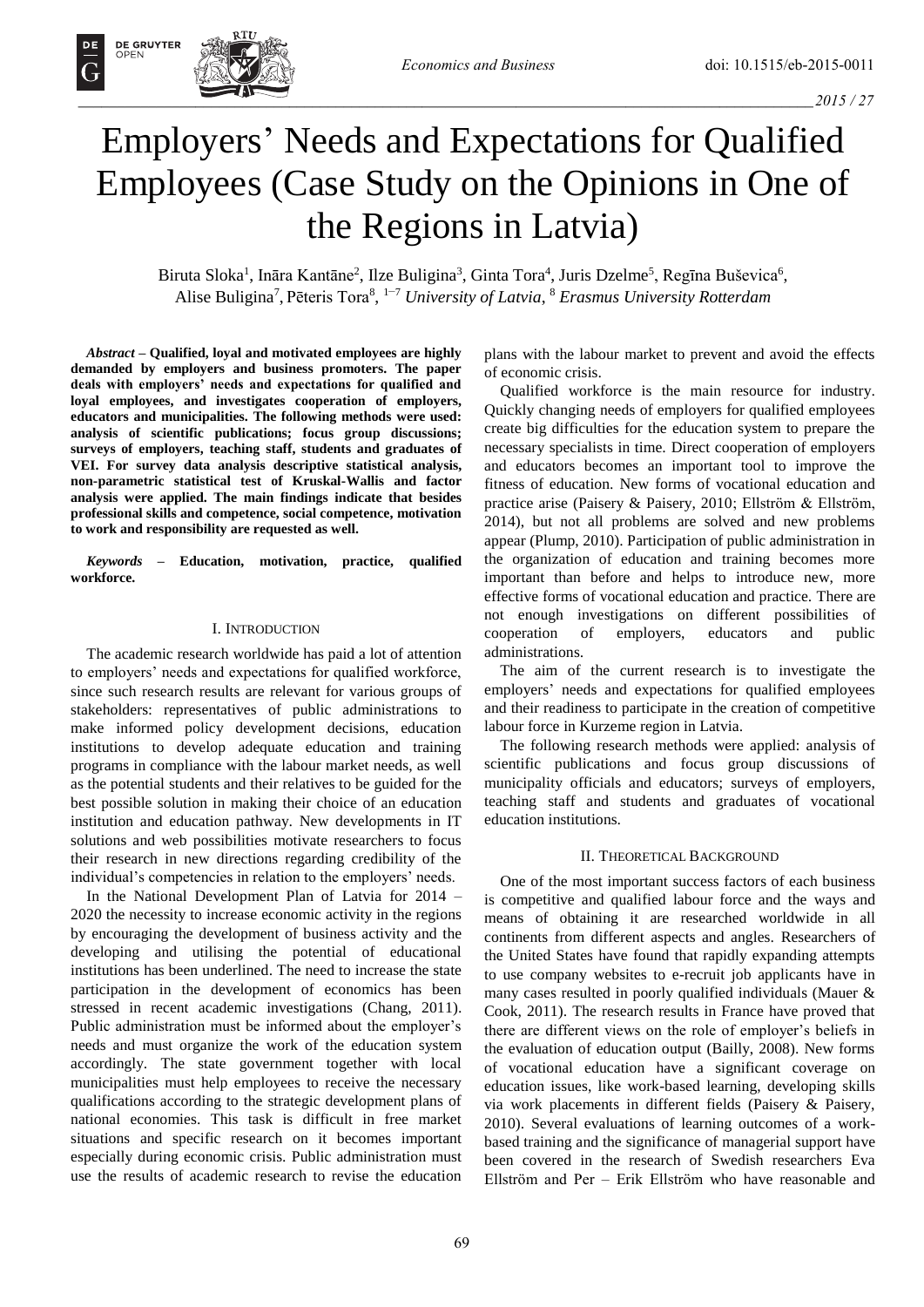proved findings on the importance of management support for effective realisation of work-based training programme (Ellström & Ellström, 2014). The work-based training has different influencing aspects regarding country and training level (Orr, & Simmons, 2011), as well as participation rates (Thomas & Qiu, 2012), different research methods applied to find better solutions, like insider researcher (Workman, 2007), enhancing innovation and creativity in teaching (Workman, *et al.*, 2011). Employers often face also such employee problems as productivity, issues of morale, poor performance and other problems (Plump, 2010). Several Canadian scientists have devoted their research to qualitative investigation of employee business awareness and perception of knowledge (Haines III, *et al.*, 2012). Employer benefits from making workplace accommodations are widely researched by the scientists of the United States of America who have found that the most frequently mentioned direct benefits were retained employees, increased worker productivity and eliminated cost of training of new employees (Solovieva, *et al.*, 2011). Different countries (Bieneck & Wettberg, 2006; Koreamäki & Kyyrä, 2005; Hass, *et al.*, 2011) have different approaches taking into account gender pay gap (Hirsch, 2013) and different wage subsidy participation (Welters & Muysken, 2007). Slovak researchers have found the factors for determining company efficiency through the investment to the employees as well as have investigated quantitative valuation (Korenkova & Urbanikova, 2014). Several studies on the selection process history were studied as well (Schulz, *et al.*, 2014) and Hynninen, *et al.*, 2013) for better findings of current effective labour market solutions (Nikandrou, *et al.*, 2009) as well as a variety of other fields (Tidwell, *et al.*, 2009). Maxwell, *et al.*, (2010) have stated that key points for employers as stakeholders in postgraduate employability skills development are that employers themselves can increase their stake in employability skills development in two ways: by working in partnership with universities on the core and component skills they seek from graduates and by assuming their share of responsibility for the development of these skills. Recommendations on the role of postsecondary education in workforce development and challenges have been developed for state policy paying special attention to expectations of employers, learners, government and general public to be set as a starting point for discussions between the state, education and business leaders in order to develop strategies satisfactory for all parties involved in the issues (Wallhaus, 1996). The research results of Wallhaus (1009) confirmed that employers are placing an increasing demand for basic education skills, such as in mathematics and communication, and basic workplace skills, such as teamworking, interpersonal relations, and leadership. In many studies carried out world-wide detailed analysis for skills needs for respective professions are carried out, like for accountants (Kavenagh and Derunan, 2008) where expectations of students and employers on competitive professionals are analysed and as result has been stated that employers besides expectations of good understanding of basic accounting skills and strong analytical skills are also

requiring business awareness and knowledge in terms of the "real world". Attention to equal opportunities is under research angle as well – considering requirements of employers under the labour code (Kleiner, 2005). Vocational education and training attrition and the school-to-work transition is on the research agenda also of the researchers from Canada and Switzerland (Masdonati and Jordan, 2010) where aspects related to difficulties with the shift from a standard school system in VET as well as difficulties in learning, relational of working environment has been examined. Integration of entrepreneurship education in the vocational training system has particular focus in many countries and different aspects of better realisation of this approach (Nkirina, 2010). Researchers from Finland Mika Maliranta, Satu Nurmi and Hanna Virtanen have concluded that teachers with university degree increase the employment probability of the students, whereas formal competence of the teachers does not have such positive effects. The students' characteristics and performance in comprehensive schools play an important role in determining the outcomes. Local business conditions affect the outcomes of boys, but less those of girls (Maliranta, *et al.*, 2010).

Vincent Carpentier with his colleagues from the UK have explored the efforts to bridge conceptualisation and practice in work-based learning by reflecting on the legacy and sustainability and have focused on exploring the ways of transforming current methods of work-based learning in a bid to respond to the diversity of professional learning needs within education and beyond and have confirmed successfully moving knowledge from disciplines and workplaces into a curriculum and from a curriculum into successful pedagogic strategies and learner engagement in educational institutions and workplaces (Carpentier, *et al.*, 2011). Vincent Carpentier with his colleagues has light up innovative ways to continue to develop understanding of work-based learning and informed practice: the impact of work-based learning activities on theory, policy and practice has been found evident in the creation of national and international platforms strengthening existing institutional links and makes inspirations for other researchers, practitioners and policy makers.

Various international institutions have developed a considerable amount of policy documents (European Centre for the Development of Vocational Training, 2013). Corporate recruiters' survey conducted by the Graduate Management Admission Council annually from 2001 and carried out in 40 countries worldwide reflected the needs of employers in respect to expectations for graduates (Estrada, 2012). Other aspects of competitive workforce selection and preparation are on the research agenda for scientists in many countries around the globe, and the results are expected and being used by policy makers, by public administrators, by educators on different education levels as well as by employers.

## III. RESEARCH RESULTS

The survey of employers in Kurzeme region of Latvia was conducted from June to December 2013. The company register LURSOFT was used for the selection of respondents.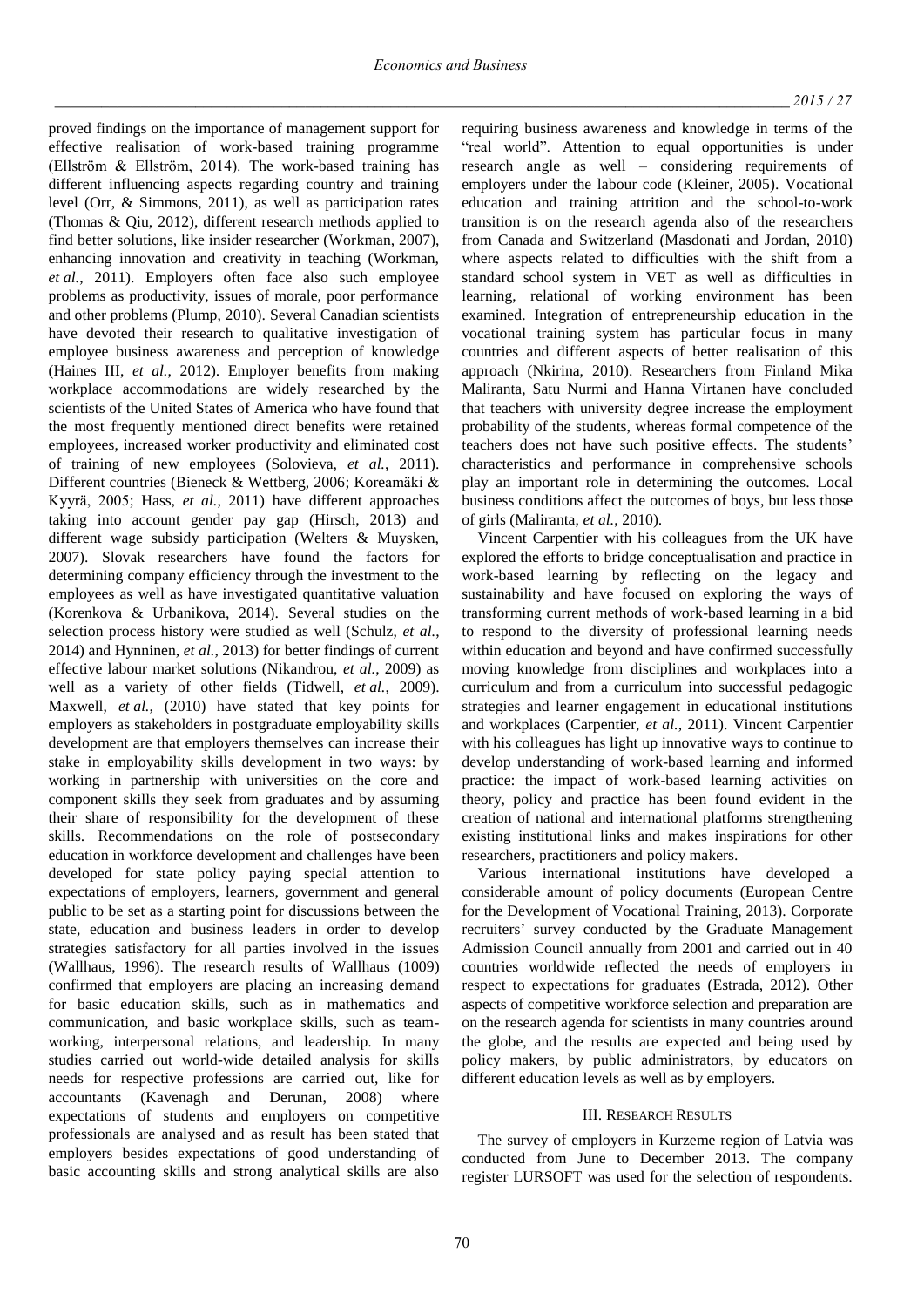All large and medium companies of Kurzeme region were included in the sample. To ensure a random selection of small companies, the mechanical selection of units was applied (every fifth company was included in the sample). The web survey and the phone survey were used. At first the respondents were called on the phone and invited to participate in the survey and fill out the questionnaire located on the professional research company server. For some respondents who had difficulties to fill in the web survey form, the survey was implemented through a telephone interview and the questionnaire was filled out by the interviewer. If the questionnaire was not filled by the approached company in one week, the respondents were called by phone once more and asked to do it. The third call to the entrepreneurs who had not yet filled out the questionnaire was made in two weeks. In Kurzeme region 1549 employers were approached and 336 responses received (the response rate was 19.5%).

Several issues were examined in the survey; however, this paper evaluates in more detail specifically the employers' needs and expectations for qualified employees and their readiness to participate in the creation of competitive labour force in Kurzeme region in Latvia. For the evaluations of the respondents' attitude towards the research aspects in the questionnaire the scale 1–10 was used.

For survey data analysis descriptive statistical analysis (indicators of central tendency or location, indicators of variability), non-parametric statistical test of Kruskal-Wallis, as well as the method of multivariate statistical analysis – factor analysis have been applied.

Approximately 38% of employers pointed out that their company was in need or in next three years would require new employees. The employers highly evaluated the following skills and attitudes when hiring new employees: ability for self-contained work, ability to plan work time, computer literacy, co-operation ability, initiative and creativity, intelligence, involvement, knowledge, skills, solidity and allegiance to company, specific professional knowledge, willingness in skills improvement. However, it should be noted that the evaluations were highly heterogeneous and surprisingly high evaluated. The employers evaluated the solidity and allegiance to the company of new employees with the highest arithmetic mean 8.2, median  $8.5$  (median – having the implication that half of the employers gave evaluations lower than 8.5 and half of employers gave evaluations higher than 8.5) and mode 10 (mode − most often met evaluation of the statement by employers). High evaluations were given also for the ability to plan work time (arithmetic mean 7.9, median 8, mode 10), ability for self-contained work **(**arithmetic mean 7.9, median 8, mode 10), co-operation ability (arithmetic mean 7.9, median 8, mode 10), high evaluations of employers were given also for involvement and for intelligence. The average indicators of employers' evaluation of employee's skills and attitudes obtained are presented in Fig. 1.



Fig. 1. Average (mean, median and mode) indicators of employers' evaluation of employees' skills and attitudes. Those are important when hiring new employees. Source: compiled by authors based on the employers' survey, 2013 ( $n = 336$ ). Evaluation scale 1–10, where 1 – unimportant; 10 – extremely important.

For identifying the key factors – employee's skills and attitudes which are important when hiring new employees and for determining the mutual statistical relations of the factors, the factor analysis was used. Eleven initial factors were chosen. As a result of the factor analysis, the initial 11 factors, through three rotation iterations (by using the Varimax rotation), were grouped in 2 complex factors (see Table I).

## TABLE I ANALYSIS OF IMPORTANT FACTORS WHEN HIRING NEW EMPLOYEES (COMPLEX FACTOR MATRIX AFTER ROTATION)

|                                                                                                         | Factors |       |  |  |  |
|---------------------------------------------------------------------------------------------------------|---------|-------|--|--|--|
|                                                                                                         | F1      | F2    |  |  |  |
| Ability for self-contained work                                                                         | 0.881   | 0.215 |  |  |  |
| Ability to plan work time                                                                               | 0.880   | 0.226 |  |  |  |
| Involvement                                                                                             | 0.859   | 0.301 |  |  |  |
| Co-operation ability                                                                                    | 0.849   | 0.220 |  |  |  |
| Intelligence                                                                                            | 0.815   | 0.459 |  |  |  |
| Solidity and allegiance to company                                                                      | 0.775   | 0.300 |  |  |  |
| Initiative and creativity                                                                               | 0.754   | 0.550 |  |  |  |
| Willingness in skills improvement                                                                       | 0.709   | 0.418 |  |  |  |
| Computer literacy                                                                                       | 0.151   | 0.886 |  |  |  |
| Knowledge skills                                                                                        | 0.319   | 0.845 |  |  |  |
| Specific professional knowledge                                                                         | 0.569   | 0.689 |  |  |  |
| Extraction Method: Principal Component Analysis.<br>Rotation Method: Varimax with Kaiser Normalization. |         |       |  |  |  |
| a. Datation conveyed in 2 items can                                                                     |         |       |  |  |  |

a. Rotation converged in 3 iterations.

Source: compiled by authors based on employers' survey, 2013  $(n = 336)$ . Evaluation scale  $1-10$ , where  $1-$  unimportant;  $10-$  extremely important.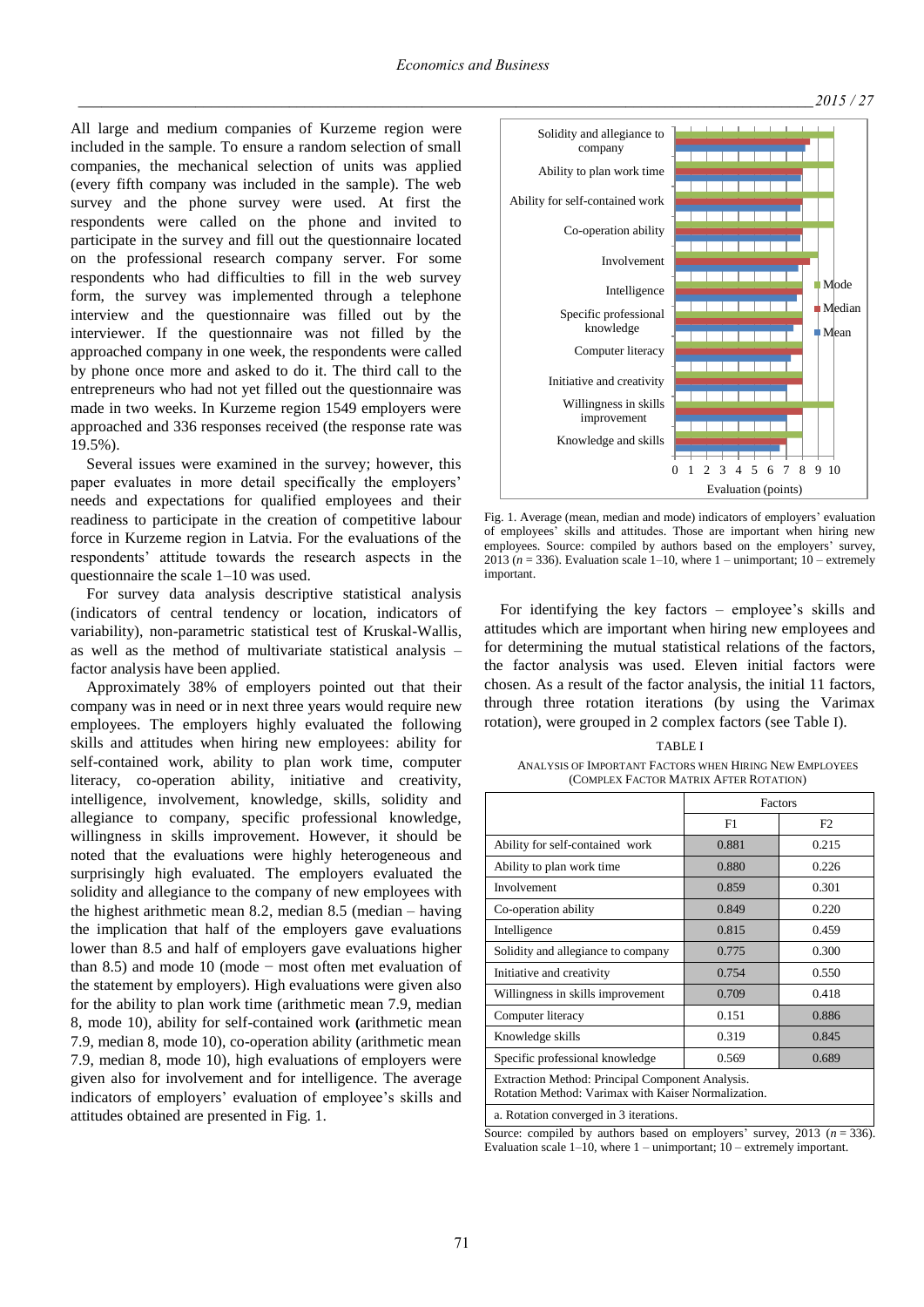Further the interpretation of the identified complex factors as a result of the factor analysis (with regard to the indicators with which the initial indicators have relatively high burdens) is presented:

1) Complex factor F1 – social competence; the factor has relatively high burden on the following employee's skills and attitudes: ability for self-contained work, ability to plan work time, involvement, co-operation ability, intelligence, solidity and allegiance to company, initiative and creativity, willingness in skills improvement.

2) Complex factor F2 – specific skills; the factor has relatively high burden on the following employee's skills and attitudes needed: computer literacy, knowledge skills, specific to the respective speciality required professional knowledge.

Employers in Kurzeme region of Latvia in general agreed that innovative approaches in the VET system in Latvia should be introduced in order to train a competitive labour force – arithmetic mean 7.9, mode 10, median 8, and in principle supported the introduction of work-based learning the VET system in Latvia – arithmetic mean 6.1, mode 5, median 6. However, it should be noted that the evaluations were not homogenous. The main statistical indicators are reflected in Table II.

#### TABLE II

MAIN STATISTICAL INDICATORS OF EMPLOYERS' EVALUATION OF STATEMENTS "DO YOU AGREE THAT INNOVATIVE APPROACHES IN THE VET SYSTEM IN LATVIA SHOULD BE INTRODUCED IN ORDER TO TRAIN A COMPETITIVE LABOUR FORCE?" AND "DO YOU IN PRINCIPLE SUPPORT INTRODUCTION OF WORK-BASED LEARNING IN VET SYSTEM IN LATVIA?"

|                                                                                                                                                             |     | Mean Median | Mode |     |    | ${\it Standard}$<br>${\it Maximum}$<br>${\it Minimum}$ |
|-------------------------------------------------------------------------------------------------------------------------------------------------------------|-----|-------------|------|-----|----|--------------------------------------------------------|
| Do you agree that<br>innovative<br>approaches in the<br>VET system in<br>Latvia should be<br>introduced in order to<br>train a competitive<br>labour force? | 7.9 | 8           | 10   | 1.9 | 10 |                                                        |
| Do you in principle<br>support the<br>introduction of work-<br>based learning in<br>VET system in<br>Latvia?                                                | 6.1 | 6           | 5    | 2.9 | 10 |                                                        |

Source: compiled by authors based on employers' survey,  $2013$  ( $n = 336$ ). Evaluation scale  $1-10$ , where  $1 -$  don't agree/don't support;  $10 -$  agree/ support.

In general employers were very positive and interested to get competitive employees and were very positive towards their own participation in the pilot project of the dual workbased training realised together with vocational education establishments. Approximately 16.3% of the surveyed employers indicated that they would certainly be willing to participate in the pilot project of the dual or work-based training to be implemented in cooperation with vocational schools, approximately 22.9% would be generally willing, but 11.4% were not ready to participate, more than half of the



employers in a ten point evaluation scale gave evaluations 5 or

Fig. 2. Employers' evaluation of the statement: "To what extent would your company be willing to participate in the pilot project of the dual world of work-based training implemented in cooperation with vocational schools?" Source: compiled by authors based on employers' survey, 2013 (*n* = 336). Evaluation scale  $1-10$ , where  $1$  – not be ready;  $10$  – certainly be ready.

The employers with secondary education level evaluated the possibility to participate in the pilot project of the dual or work-based training implemented in cooperation with vocational schools, lower than the employers with higher education (arithmetic mean 4, median 4, mode 1). However, it should be noted that the evaluations were quite heterogeneous. The evaluations of employers with bachelor's degree and master's degree were the highest and the evaluations were quite homogenous (see Table III).

#### TABLE III

MAIN STATISTICAL INDICATORS OF STATEMENT "TO WHAT EXTENT WOULD YOUR COMPANY BE WILLING TO PARTICIPATE IN THE PILOT PROJECT OF THE DUAL WORLD OF WORK-BASED TRAINING IMPLEMENTED IN COOPERATION WITH VOCATIONAL SCHOOLS" DEPENDING ON THE LEVEL OF EDUCATION OF EMPLOYERS

| Education<br>level                                              | Mean           | Median                  | Mode           | Standard<br>Deviation | Mini-<br>mum   | Maxi-<br>mum |
|-----------------------------------------------------------------|----------------|-------------------------|----------------|-----------------------|----------------|--------------|
| Secondary<br>education                                          | $\overline{4}$ | $\overline{\mathbf{4}}$ | 1              | 3.3                   | 1              | 7            |
| First level<br>higher<br>professional<br>education<br>(college) | 6              | 6                       | $\overline{4}$ | 3.1                   | 1              | 10           |
| Professional<br>higher<br>education                             | 7              | 6                       | 8              | 2.2                   | $\overline{4}$ | 10           |
| Professional<br>secondary<br>education                          | 6              | 6                       | 10             | 3.5                   | 1              | 10           |
| <b>Bachelor</b><br>degree                                       | $\tau$         | 8                       | 9              | 1.8                   | 5              | 9            |
| Professional<br>bachelor<br>degree                              | 5              | 5                       | 5              | 0.0                   | 5              | 5            |
| Master<br>degree                                                | $\overline{7}$ | 7                       | 5              | 1.4                   | 5              | 8            |
| Professional<br>master<br>degree                                | 6              | 7                       | 1              | 3.5                   | 1              | 10           |

Source: compiled by authors based on employers' survey, 2013 (n = 336). Evaluation scale  $1-10$ , where  $1-$  not ready;  $10-$  certainly ready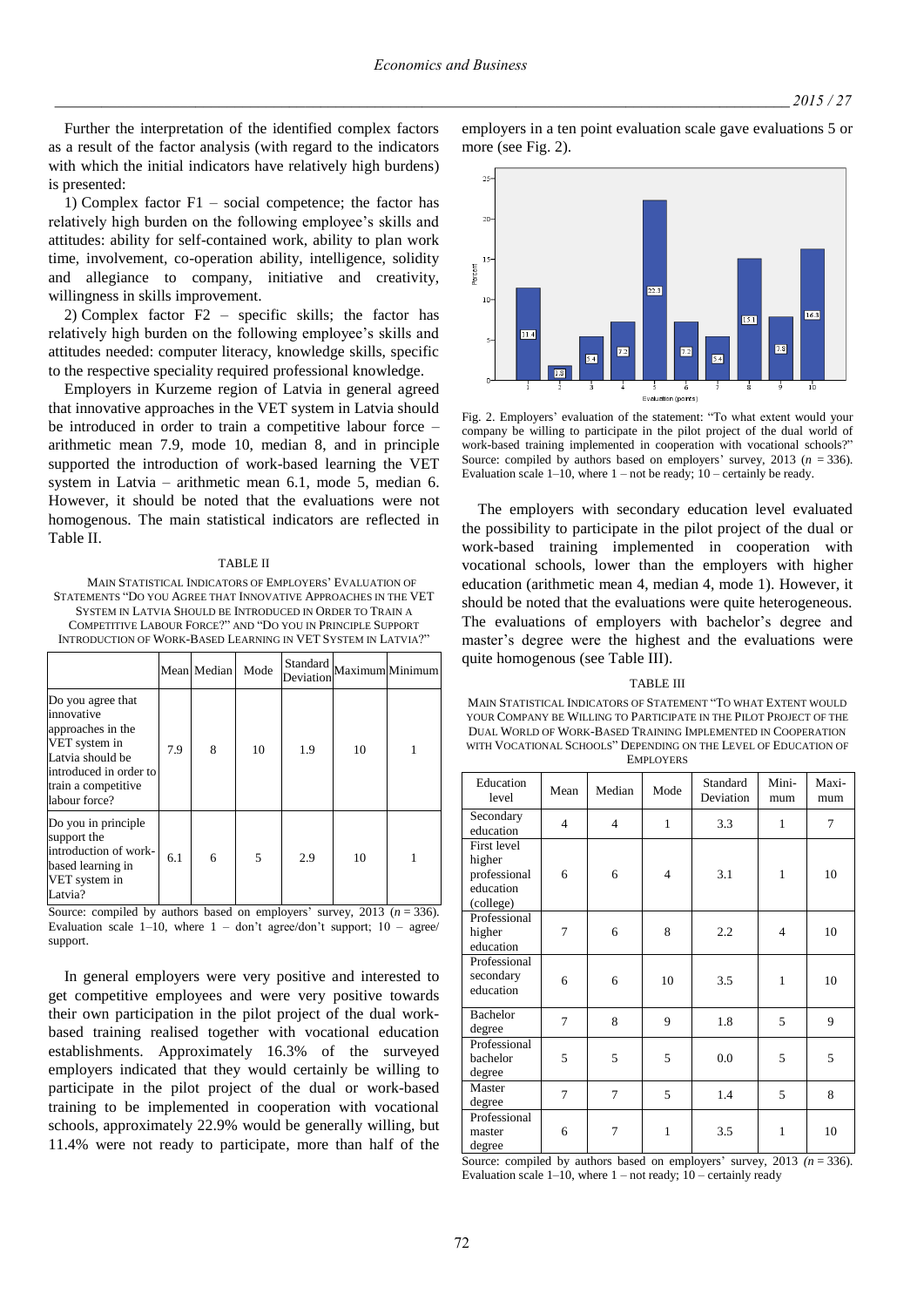It must be noted that the employers' average evaluation did not differ statistically significantly by the education level of employers (Kruskal-Wallis test  $\chi$ 2 = -8.283, *p* = 0.218).

As one of the main reasons why a company did not offer practical placements the employers mentioned lack of financing in the company (arithmetic mean 6.9, median 9, mode 10). The employers gave a high evaluation also for: not appropriate working places to offer for practical placements. It should be noted that the evaluations were quite heterogeneous. The main statistical indicators are reflected in Table IV.

TABLE IV MAIN STATISTICAL INDICATORS ON STATEMENT "DOES YOUR COMPANY OFFER PRACTICAL PLACEMENT PLACES"

|                       | N <sub>0</sub><br>financing | <b>Not</b><br>appropria-<br>te<br>working<br>places | Specifics<br>οf<br>company<br>do not<br>allow | Nobody<br>applied   | Disturbs<br>everyday<br>work | <b>Not</b><br>assumed |
|-----------------------|-----------------------------|-----------------------------------------------------|-----------------------------------------------|---------------------|------------------------------|-----------------------|
| Mean                  | 6.9                         | 6.1                                                 | 5.9                                           | 4.7                 | 5.4                          | 6.5                   |
| Std. Error of<br>Mean | 0.5                         | 0.4                                                 | 0.4                                           | 0.5                 | 0.3                          | 0.4                   |
| Median                | 9                           | 5                                                   | 5                                             | 4.5                 | 6                            | $\overline{7}$        |
| Mode                  | 10                          | 5                                                   | 5                                             | $\mathbf{1}$        | $\mathbf{1}$                 | 10                    |
| Std. Deviation        | 3.7                         | 3.3                                                 | 3.0                                           | 3.6                 | 3.4                          | 3.8                   |
| Range                 | 9                           | 9                                                   | 9                                             | 9                   | 9                            | 9                     |
| Minimum               | 1                           | $\mathbf{1}$                                        | $\mathbf{1}$                                  | $\mathbf{1}$        | 1                            | $\mathbf{1}$          |
| Maximum<br>$\sim$     | 10                          | 10                                                  | 10<br>$\mathbf{1}$                            | 10<br>$\rightarrow$ | 10<br>$0.012 \times$         | 10<br>222             |

Source: compiled by authors based on employers' survey, 2013 (*n* = 336). Evaluation scale  $1 - 10$ , where  $1 -$  don't agree; don't support;  $10 -$  agree; support

In focus group discussions employers mentioned that in general they were willing to cooperate with their municipality. The employers highly evaluated municipality support and tax benefits, as motivating factors for the involvement of vocational education students by the company. The average indicators of employers' evaluation of motivation by their municipality for the involvement of vocational education students by the company are presented in Fig. 3.



Fig. 3. Average (mean, median and mode) indicators of employers' evaluation of municipality motivation activities for involvement of vocational education students by company. Source: compiled by authors based on employers' survey, 2013 ( $n = 336$ ). Evaluation scale 1–10, where 1 – not significant; 10 – very significant.

The main findings of the current research indicate that apart from professional skills and competence, also social competence, motivation to work and responsibility are highly evaluated and requested by the employers. Solidity and allegiance to company is most required for new employees (see Fig. 2).

Students of vocational education institutions besides good salary expect also the stability of employment. A rather high share of students expects also good career development. The results of the empirical studies when compared with the theoretical findings of researchers in other countries have shown that by large the empirical results correspond with the theoretical conclusions suggested by scientists in many other countries.

The research was carried out for Kurzeme region of Latvia, but the main results are valid for the whole of Latvia and similar countries, mainly in Central and Eastern Europe. Culture and ethics create important conditions for business therefore relations of employers with employees are different in Western countries and outside Europe. The received results will be of limited use outside the Central and East European region. Additional research is necessary for the recommendations concerning countries other than Latvia, but the authors believe that the general trends will be the same. Cooperation between education system, employers and public administration seems to be important in a wide range of political, economic and cultural conditions and should be investigated and planned for ensuring sustainable development. Mechanisms of free market are not enough to cope with long term problems, such as receiving and maintaining qualifications of employees necessary for the successful functioning of the economic system.

The current research deals mainly with the problems of VET system. The existing small and medium size enterprises need first of all specialists from VET system, but future development will create bigger need for specialists with higher education. The main conclusions about the cooperation should be valid for VET and higher education, but additional investigation will be necessary.

## IV. CONCLUSION

Labour market often cannot supply the necessary new employees according to the fast changing needs of employers. There are at least two ways to solve employers' problems to find qualified, motivated and loyal employees by using the education system.

One possibility is to organise practice for the potential employees and to establish contacts with the appropriate candidates during the practical placement. This may have different problems, listed in Table IV, first of them being the lack of financing. The easiest task is to find applicants for the practical placement (see Table IV). The support of state and local municipalities could improve the current situation. Fig. 3, as well as Table IV show that financial support, including tax benefits, is the most important kind of support.

Another possibility is to help the loyal employees already engaged in the enterprise by motivating highly enough to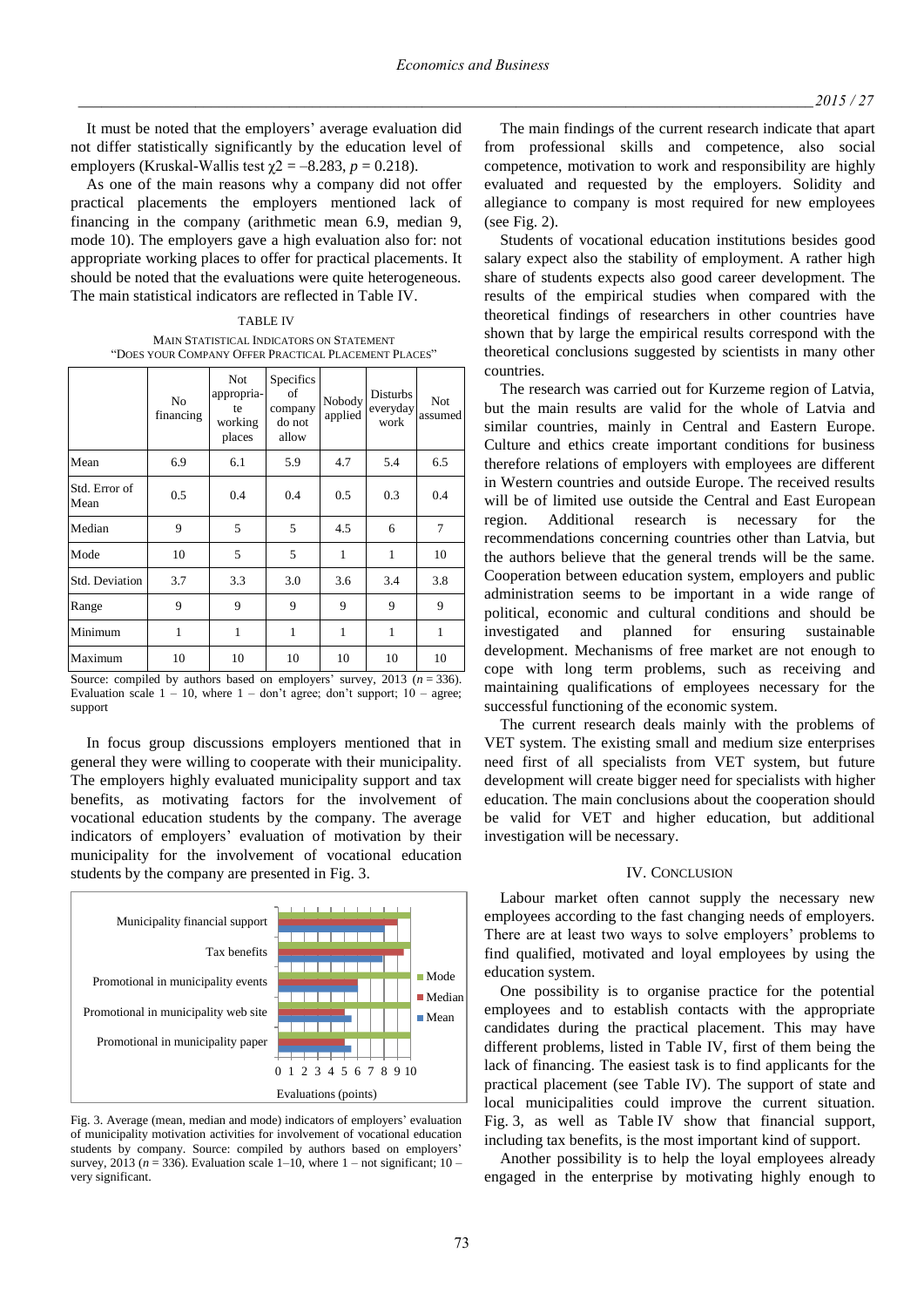acquire the necessary qualification. The employers support innovative approaches in the VET system including workbased learning, but individual opinions are very different (see Fig. 2, Table II, Table III). Big difference in employers' opinion could arise from the problems with appropriate information about the recent developments in VET system. It seems that the data in Table III could confirm this, because lower skills to receive information in the case of secondary level education of employers leads to lower support for the dual education.

In both cases good cooperation between the education institutions and enterprises is necessary. For small and medium size enterprises the support from state and local municipalities is essential. The use of the dual education model (or work-based learning) could be highly effective. The necessary improvements of the state regulations for education are important to help the employers and employees to improve cooperation for the mutual benefit from work results.

According to the received results the variability of opinions of employers is rather big. It is very difficult to create joint strategy based on individual decisions of the employers. The two ways to improve cooperation of the employers in the framework of the projects for the development of the professional education of employees are: 1) involvement of existing associations of employers or creation of new organizations, targeted to cooperation with educational institutions, local communities and state; 2) use of created by state forms of cooperation between educational institutions, enterprises and state, such as NEP ("Branch Expert Councils"). Most of the enterprises in Latvia are small or medium size, therefore such special means for the improvement of cooperation and involvement of local communities are essential.

The discussions about the employers' needs could be divided in two main parts – social competence (complex factor F1, see Table I) and specific skills (complex factor F2, see Table I). Social competence of employees could be discussed with state and national organizations, including the authorities responsible for general education. Organizations, such as NEP, responsible for the strategic plans and their implementation in different branches of economics are appropriate for the discussion about the development of specific skills. Our results indicate, that such division of problems under discussion concerning employers' needs (see Table I) could be useful.

## ACKNOWLEDGMENT

Authors express thanks for the assistance and support in survey data collection to Ilona Ozoliņa, Irina Bausova, Svetlana Saksonova, Vineta Dadeka, Aiga Petkeviča.

## **REFERENCES**

- Bailly, F. (2008). The Role of Employers Beliefs in the Evaluation of Education output. *The Journal The Journal of Socio – Economics*, 37, 959–968[. http://dx.doi.org/10.1016/j.socec.2006.12.083](http://dx.doi.org/10.1016/j.socec.2006.12.083)
- Bieneck, H.-J., Wettberg, W. (2006). The German Employer Model. *International Congress Series,* 1294, 49–52. <http://dx.doi.org/10.1016/j.ics.2006.01.060>
- Carpentier, V., Pachler, N., Evans, K., Daly, C. (2010). Work-Learn-Educate: the WLE Centre for Excellence's Conceptualisation of Work-Based Learning, *Skills and Work-Based Learning,* 1(3), 216–230. <http://dx.doi.org/10.1108/20423891111179623>
- Chang, H.J. (2011). Institutions and Economic Development: Theory, Policy, and History. *Journal of Institutional Economics,* 7:4, 473–498. <http://dx.doi.org/10.1017/S1744137410000378>
- Ellström, E., Ellström, P.E. (2014). Learning Outcomes of a Work Based Training Programme. *European Journal of Training and Development,* 28(1), 180–197. [http://dx.doi.org/10.1108/EJTD-09-](http://dx.doi.org/10.1108/EJTD-09-2013-0103) [2013-0103](http://dx.doi.org/10.1108/EJTD-09-2013-0103)
- Estrada, R. (2012). 2012 Corporate Recruiters Survey Report, Graduate Management Admission Council, 1–36.
- European Centre for the Development of Vocational Training (2013) Identifying skills needs. Retrieved September 6, 2014 from http://www.cedefop.europa.eu/EN/identifying-skillsneeds/index.aspx
- Haines III, V.Y., Rosseau, V., Brotheridge, C.M, Saint\_Onge, E. (2012). A Qualitative Investigation of Employee Business Awareness. *Personnel Review,* 11(1), 73–87.
- Hassi, A., Storti, G., Azennoud, A. (2011). Corporate Trainers'Credibility and Cultural Values: Evidence from Canada and Morrocco. *Cross Cultural Management,* 18(4), 499–519. <http://dx.doi.org/10.1108/13527601111179546>
- Hirsch, B. (2013). The Impact of Female Managers on the Gender Pay Gap: Evidence from Linked Employer – Employee Data for Germany. *Economics Letters,* 119, 348–350. <http://dx.doi.org/10.1016/j.econlet.2013.03.021>
- Hynninen, S.-M., Ojala, J., Pehkonen, J. (2013). Technological change and Wage Premiums: Historical Evidence from Linked Employer -Employee Data. *Labour Economics,* 2013, 1–11. <http://dx.doi.org/10.1016/j.labeco.2013.05.006>
- Kavanagh, Marie H.; Drennan, Lyndal. (2008). What Skills and Attributes does an Accounting Graduate Need? Evidence from Student Perceptions and Employer Expectations. *Accounting & Finance*. 48(2), 279–300[. http://dx.doi.org/10.1111/j.1467-629X.2007.00245.x](http://dx.doi.org/10.1111/j.1467-629X.2007.00245.x)
- Korenkova, M., Urbanikova, M. (2014). Increase of Company Efficiency through the Investment to the Employees and its Quantitative Valuation. *Procedia – Social and Behavioral Sciences,* 110, 942– 951[. http://dx.doi.org/10.1016/j.sbspro.2013.12.940](http://dx.doi.org/10.1016/j.sbspro.2013.12.940)
- Korkeamäki, O., Kyyrä, T. (2006). A Gender Wage Gap Decomposition for Matched Employer - Employee Data. *Labour Economics.* 13, 611– 638[. http://dx.doi.org/10.1016/j.labeco.2005.02.001](http://dx.doi.org/10.1016/j.labeco.2005.02.001)
- Maliranta, M., Nurmi, S., Virtanen, H. (2010). Resources in Vocational Education and Poast – Schooling Outcomes. *International Journal of Manpower,* 32(5), 520–544. <http://dx.doi.org/10.1108/01437721011066344>
- Masdonati, J., Lammamra, N., Jordan, M. (2010). Vocational Education and Training Attrition and the School – to Work Transition. *Education + Training,* 52(5), 404–414. <http://dx.doi.org/10.1108/00400911011058343>
- Maurer, S.D. & Cook, D.P. (2011). Using Company Web Sites to  $E Recruit$ Qualified Applicants: A Job Marketing Based Review of Theory Based Research. *Computers in Human Behaviour*, 27, 106–117. <http://dx.doi.org/10.1016/j.chb.2010.07.013>
- Maxwell, G., Scott, B., Macfarlane, D., Williamson, E. (2009). Employers as Stakeholders in Postgraduate Employability Skills Development. *International Journal of Management Education,* 8(2), 1–12, <http://dx.doi.org/10.3794/ijme.82.267>
- National Development Plan of Latvia for 2014–2020. Available: http://www.pkc.gov.lv/images/NAP2020%20dokumenti/NDP2020\_E nglish\_Final.pdf. (15.10.2014).
- Nikandrou, I., Brinia, V., Bereri, E. (2009). Trainee Perceptions of Training Transfer: an Empirical Analysis. *Journal of European Industrial Training,* 33(4), 255–270. <http://dx.doi.org/10.1108/03090590910950604>
- Nkirina, S.P. (2010). The Challenges of Integrating Entrepreneurship Education in the Vocational Training System. *Journal of European Industrial Training,* 34(2), 153–166. <http://dx.doi.org/10.1108/03090591011023998>
- Orr, K., Simmons, R. (2011). The Work Based Learning Experience of Trainee Teachers in English Further Education Colleges. *Journal of Workplace Learning,* 23(4), 243–257. <http://dx.doi.org/10.1108/13665621111128664>